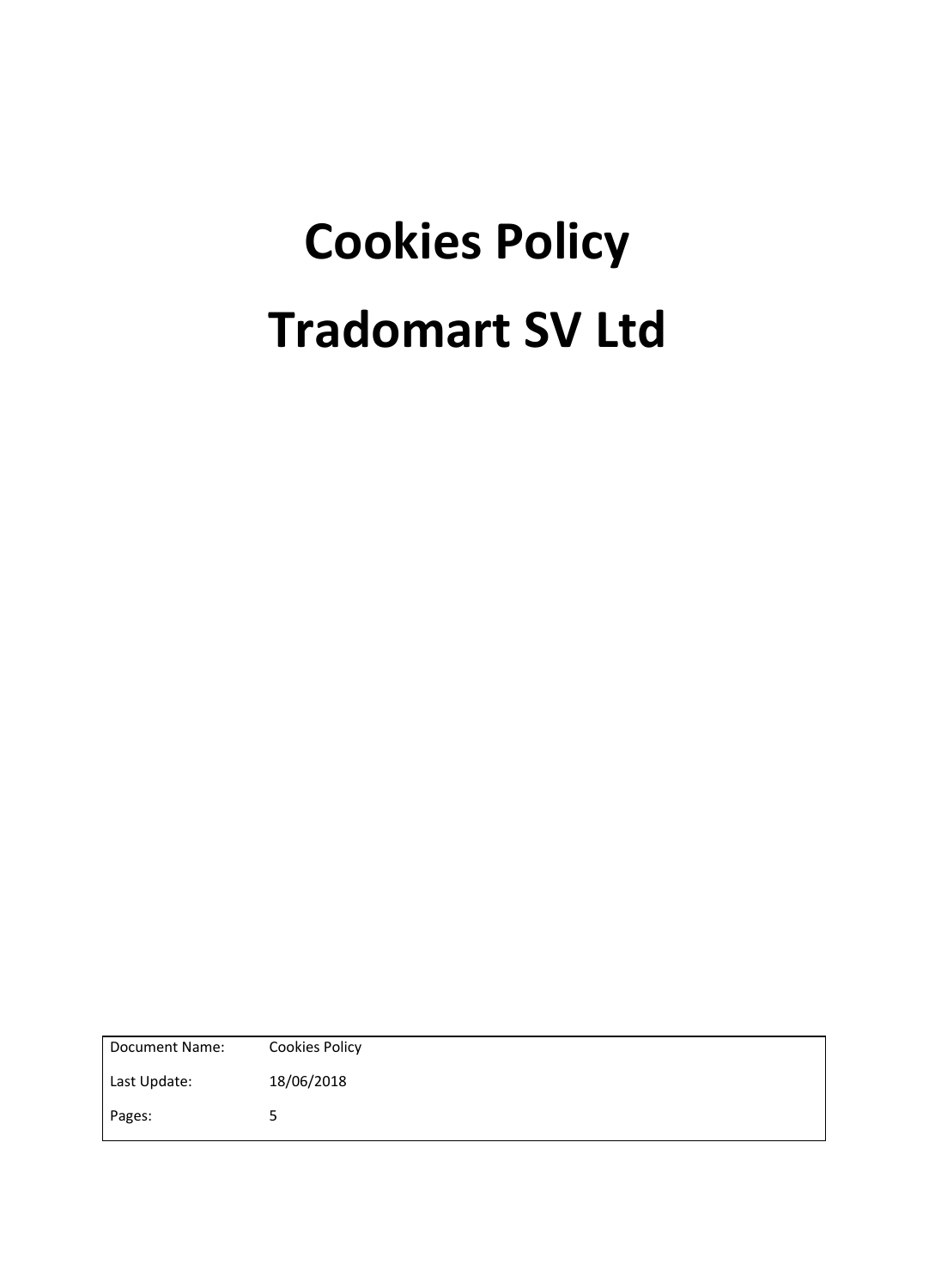Proprietary Restriction:

This controlled document is property of Tradomart SV Ltd. any disclosure, reproduction or transmission to unauthorized parties without the prior written permission of Tradomart SV Ltd is prohibited.

### **Introduction**

The Policy is based on the categorization of cookies, their functions and what they are used for. Initially four categories have been identified:

- (1) strictly necessary cookies,
- (2) performance cookies,
- (3) functionality cookies, and
- (4) targeting or advertising cookies

There are two types of cookies based on life time: session cookies and persistent cookies. Session cookies are created temporarily in users browser's subfolder while user is visiting a website. Once user leaves the site, the session cookie is deleted. On the other hand, persistent cookie files remain in browser's subfolder and are activated again once user visits the website that created that particular cookie. A persistent cookie remains in the browser's subfolder for the duration period set within the cookie's file.

Cookie files are automatically lodged into the [cookie](http://www.allaboutcookies.org/faqs/cookie-file.html) file - the memory of the browser - and each one typically contains:

- The name of the [server](http://www.allaboutcookies.org/faqs/server.html) the cookie was sent from
- The lifetime of the cookie
- A value usually a randomly generated unique number

The website server which sent the cookie uses this number to recognize user when he returns to a site or browse from page to page. Only the server that sent a cookie can read, and therefore use, that cookie.

A cookie is a text-only string of information that a website transfers to the cookie file of the browser on the hard disk of computers so that the website can remember who users are.

A cookie will typically contain the name of the domain from which the cookie has come, the "lifetime" of the cookie, and a value, usually a randomly generated unique number. Two common types of cookies are used on most websites - session cookies, which are temporary cookies that remain in the cookie file of your browser until user leaves the site, and persistent cookies, which remain in the cookie file of the browser for much longer (though how long will depend on the lifetime of the specific cookie).

Cookies can help a website to arrange content to match user's preferred interests more quickly.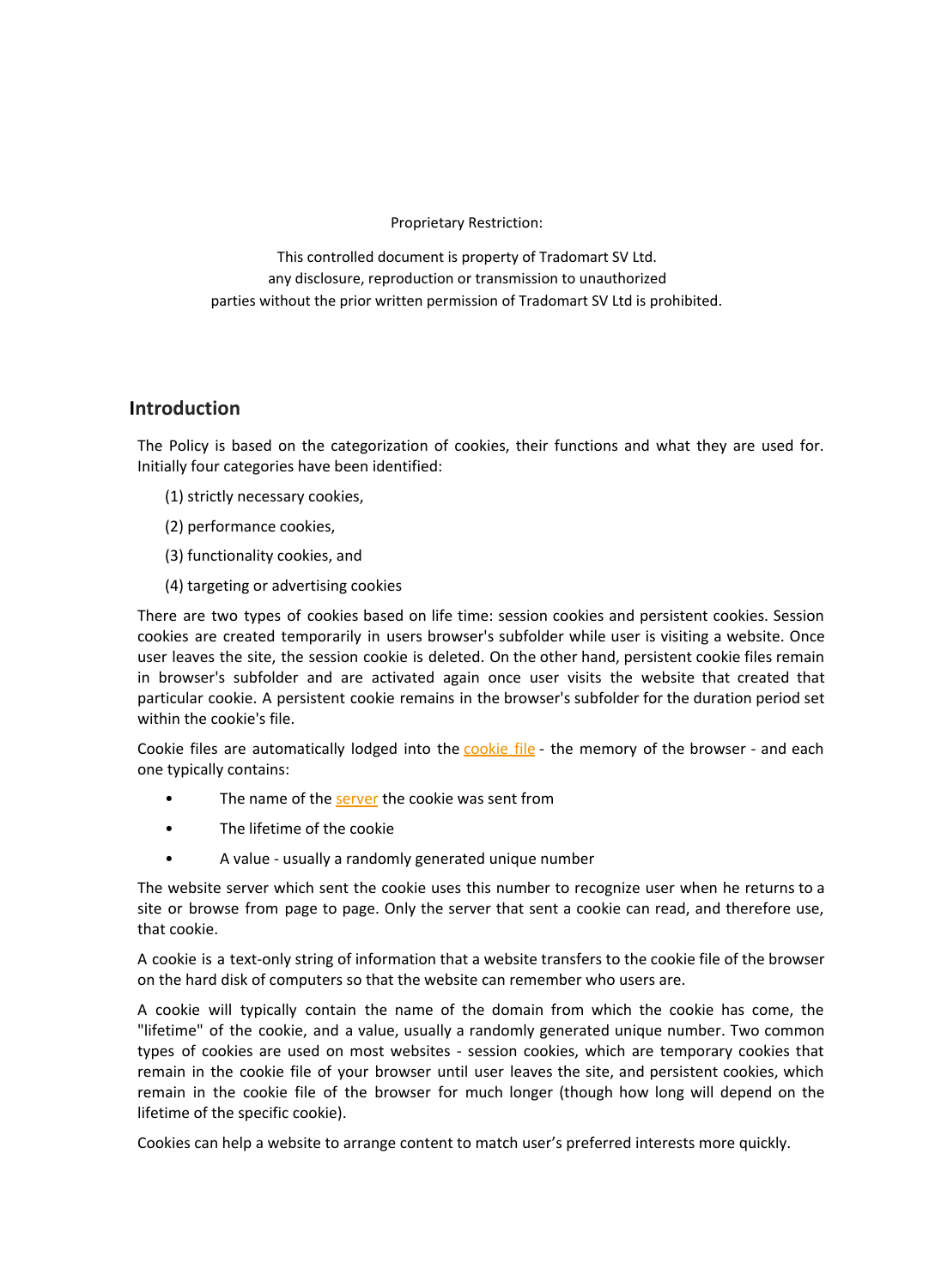## **Cookies explained**

Cookies are small pieces of information that are stored on your computer by a website you visit in order to enable you to perform certain functions on the website and regulate its content to your preference. They can store data on pages which you have provided key information for (e.g. when you provide a password) but only once you are asked and you accept to the storage of this information. Cookies may be used on some pages of the site for us to provide website users with a more customized web browsing experience; they are not used to determine the personal identity of anyone merely visiting the site.

## **What kind of cookies we use**

#### **Session cookies**

These cookies are temporary cookies as they are deleted as soon as you close your browser. Session cookies are used to retain the information you provide us with as you navigate through each section of our website.

You can choose to decline session cookies via your browser's privacy settings but please note that this may have a negative impact on your browsing experience and particularly if these are declined across all websites.

#### **Analytical cookies**

Analytical cookies may include both temporary and more persistent cookies that we use to track how you use our website and for how long. Analytical cookies do not divulge any identifying information specific to your person but they do help us improve how we provide you with our content.

Refer to your browser's privacy settings on how you can opt-out of analytical cookies.

#### **Functional cookies**

Functional cookies record and save your choices in order to provide for a more seamless experience across our website. One way functional cookies do this is by remembering your language selection each time you visit us.

Refer to your browser's urgent privacy settings on how you can opt-out of functional cookies.

#### **Third Party cookies**

These cookies are used by third parties and mostly by social media websites like Google+, Facebook or YouTube. Third Party cookies allow us to offer you easy ways to share our content throughout your social media and also present you with the videos we post on YouTube.

You can disable the use of these cookies through your browser's privacy settings but please do note that this will also disable all the functions described above.

#### **Why we use cookies**

As already mentioned, we use cookies to ensure the optimal functionality of our website and cater our content to your personal preferences. As a regulated broker you may rest assured that any personal information we collect, through any means, will not be shared with third-parties.

Please read our **Privacy policy** for more detailed information on how we use your data. If you have further questions please do not hesitate to Contact us.

The purpose of this policy is to provide requirements for cookies usage and establish the steps that the IT department should follow to implement, support, and use of cookies from company's web